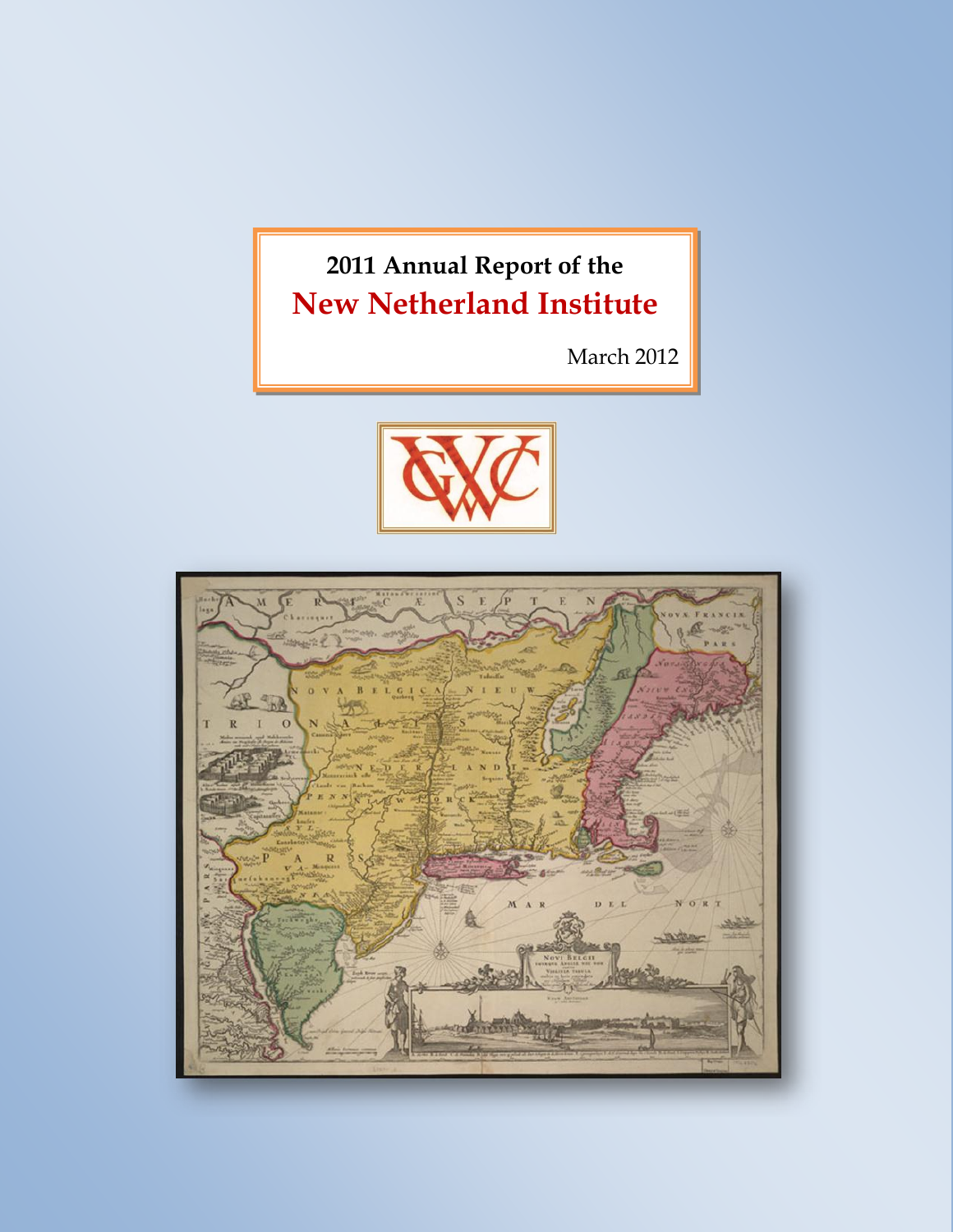

March 2012

## **The 2011 Annual Report**

Dutch on the Delaware

# **New Castle is the site of the 2011 seminar**

"Dutch on the Delaware," the 34th New Netherland Seminar in September, was remarkable in at least two ways: the place and the faces.

The annual seminar of the New Netherland Institute was held in Delaware for the first time. New Castle, Delaware, sits in the southern part of the 17th-century New Netherland colony. Albany, New York, is at the northern border.

Another remarkable point was that representatives of eight states and two foreign countries heard the presentations and took part in lively discussions over the two days. The seminar brought together representatives of some 40 organizations, each with a different focus on the history of the area. The roll call reminded us that the colony included parts of Connecticut, New Jersey and Pennsylvania.

The speakers shared their research on the colonial period of what was then known as New Sweden. Their subjects ranged from the archaeology of the region to later aspects of its democracy, trade, and liberty of conscience.

#### **The Seminar Speakers**

The speakers were:

Mark L. Thompson, the University of Groningen Frans R. E. Blom, the University of Amsterdam Henk Looijesteijn, the International Institute of Social History David A. Furlow of Houston, Texas Craig R. Lukezic, archaeologist with the Delaware Division of Historical and Cultural Affairs Len Tantillo of upstate New York, fine artist of historical and marine paintings Christian J. Koot of Towson University, Maryland Evan Haefeli of Columbia University Samuel W. Heed, Esq., senior historian and director of education of the Kalmar Nyckel Foundation.

The 35<sup>th</sup> annual New Netherland Seminar, "Scholars Present New Research on New Netherland," will be held in Schenectady at the Mabee Farm, part of the Schenectady County Historical Society, Sept. 14 and 15, 2012.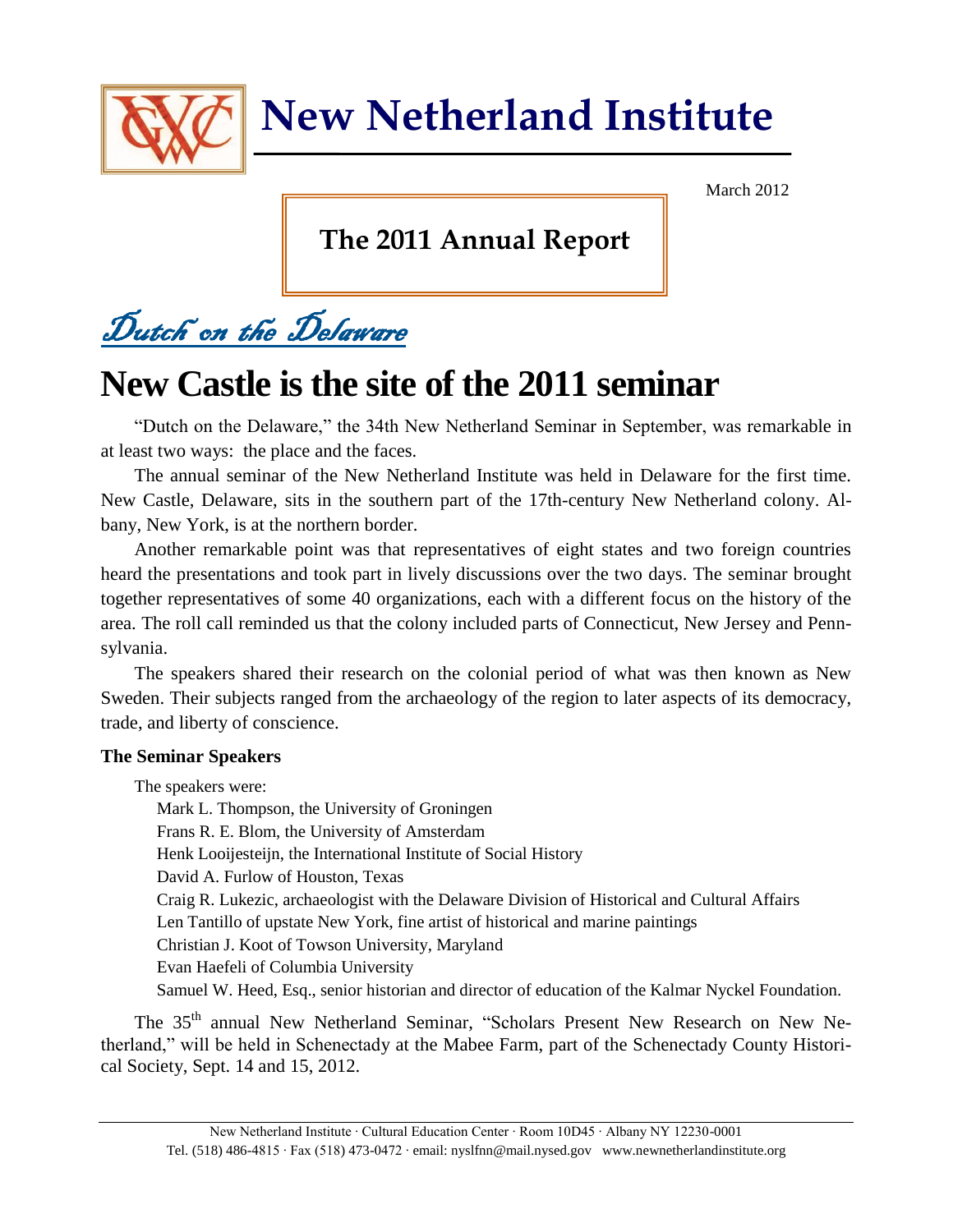### **The New Netherland Research Center at work**

In 2011 the New Netherland Research Center continued its momentum of transcribing, translating, and publishing the 12,000 documents of the New Netherland colony.

The translation of the memorandum book of Antony de Hooghes, secretary of the patroonship of Rensselaerswijck, was completed by Dirk Mouw. "A Copy of Various Acts and Other Noteworthy



Memoranda 1646," says the title page, shown at left. The 95 pages tell the story of business affairs in the colony.

Dr. Charles Th. Gehring, director of the NNRC, and Dr. Janny Venema, assistant director, continue work on volume 8 of the *Council Minutes 1657–1658*.

A.J.F. van Laer's translation of volume 2 has been posted on the NNRC website. [Van Laer](http://www.nysm.nysed.gov/albany/bios/staff/ajfvlaer.html#sources) was a noted translator and editor of Dutch-language documents from New Netherland and  $17<sup>th</sup>$ -century Fort Orange.

The New York State Library has completed scanning the trans-

lated volume *Correspondence of Jeremias van Rensselaer*. The title character was a member of the family that owned Rensselaerswijck.

Translation of the *Curaçao Papers, 1640-1645,* has been posted on the NNRC website. The work by editors Dr. Gehring and Dr. J. Schiltkamp contains information about New Netherland and the Dutch colony in the Caribbean.

Journalists both American and foreign often contact the NNRC. Dr. Venema appeared in a radio and TV program of the *Wereldomroep* about Dutch emigrants in the past and present. She was interviewed about her award-winning book about Kiliaen van Rensselaer and spoke about her own life as Dutch woman living in America. She also teaches a Dutch language course at the University at Albany.

Senior Scholar Eric Ruijssenaars has spoken on several aspects of the NNRC research. At the University at Albany he moderated a panel on "Aftermath," or what happens following a major disruption. His focus was on the 1664 English takeover of New Netherland, in terms of Indian policy, women's rights, and commercial activities.

### **The NNI 2011 Annual Meeting**

The NNI brought its annual meeting to the old Dutch city of Schenectady in May 2011. Dr. Dirk Mouw, an authority on the history of the Dutch Reformed Church, spoke about religions in the Dutch colony. He addressed the topic of "A Silver Lining? How New Netherland Church-Goers Seized New Opportunities Presented by the English Conquest, 1665-1699."

Mouw won the institute's 2010 Annual Hendricks Award for his dissertation on *Moederkerk and Vaderland: Religion and Ethnic Identity in the Middle Colonies, 1690-1772.*

He earned his doctorate at the University of Iowa, Iowa City, following a master's degree in history at the University of Iowa and a bachelor of arts degree in history and philosophy from Calvin College, Grand Rapids, Michigan.

The Stockade Inn, site of the meeting, stands on land bought in 1661 by Arent Van Corlaer, the founder of Schenectady and a kinsman of Kiliaen Van Rensselaer, patroon of Rensselaerswijck.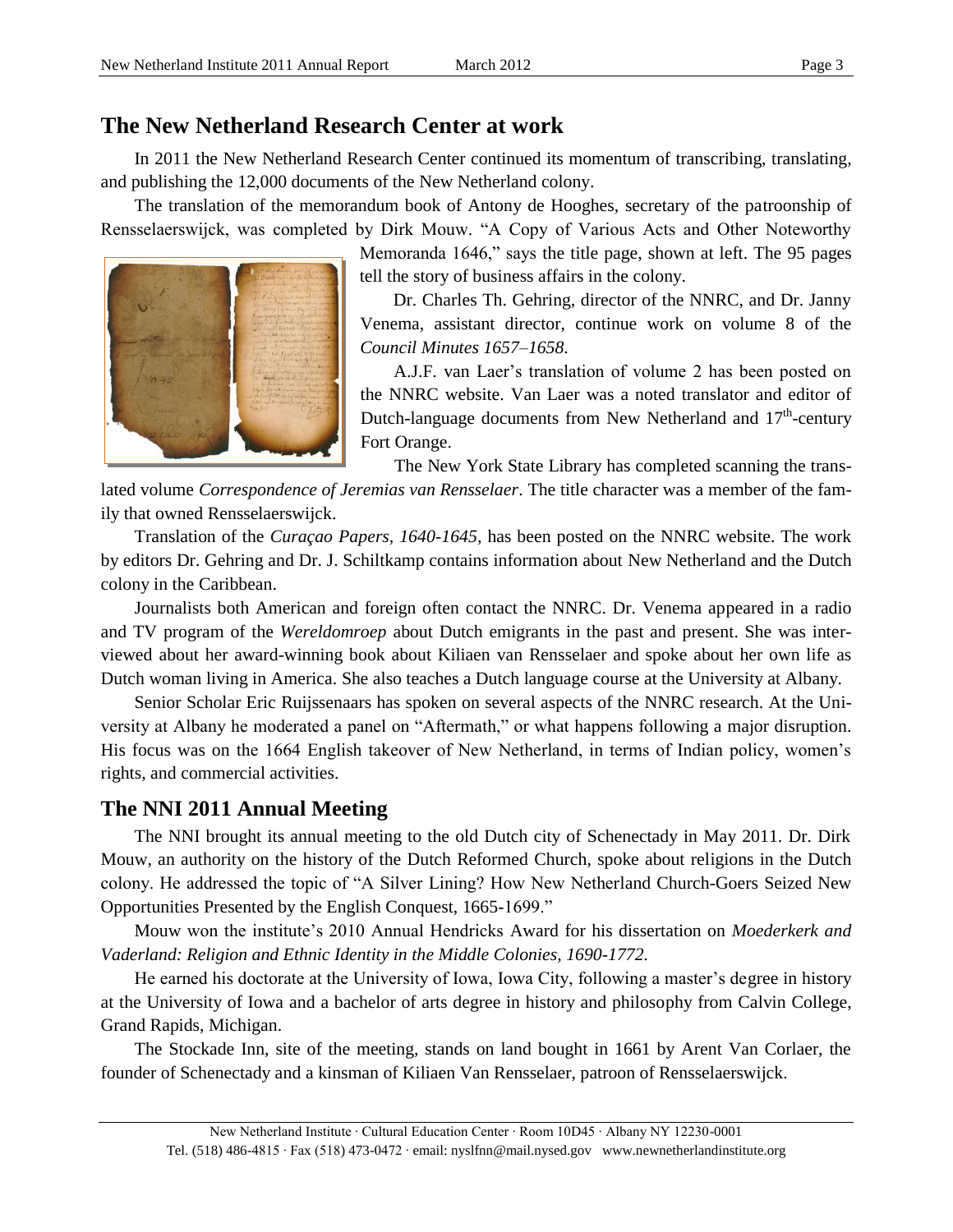### **A Message from Our President**

"Beyond 2012" seems to be our current mantra. It expresses the Institute's double focus on current work and future targets. In the present, our attention is on our relationship with our partner in the New Netherland Research Center, the State Education Department, for preserving and publishing New Netherland's primary source material. One result will be the updated "Guide to Dutch Manuscripts relating to New Netherland in U.S. Repositories" done by Dr. Gehring in 1978.

Research on New Netherland continues to expand. Our one-year, in-residence Senior Scholar **Eric Ruijssenaars** ends his stay in April; already in line for 2012-2013 is **Dr. Dennis Maika**. Also, financial support has begun to arrive for a K-12 curriculum workshop for teachers in Summer 2012.

Our student research scholarships in partnership with the Quinn Foundation are alive and well. Further work to encourage research includes the administration of the annual Kenney

and Hendricks Awards. Our list of funded publications grows by the season.

The Institute's oldest outreach program is the New Netherland Seminar (formerly the Rensselaerswijck Seminar). This year's 34th event was for the first time held in Delaware to present the story of New Sweden. The premium mix of all ingredients

### **Howard L. Funk, Webmaster**



*Photo by Dietrich Gehring Delaware's Secretary of State, Jeffrey W. Bullock, left, and NNI President Charles W. Wendell, right, in conversation.* 

made it one of our most successful seminars.

Most compelling for casting our eyes forward is the final challenge to match the Dutch Government's three-year grant. Third years are always tough for matching funds; and how do we avoid falling off the cliff when the end comes? The Institute's historic growth makes us optimistic that there'll be no cliff! Just to be sure, we are already building bridges: in the continuing work of the New Netherland Research Center, in

publications, in educational initiatives, in our long list of yet-to-be-dones, in raising the funds to do it all well beyond 2012.

I am not able to improve on my final statement in last year's message to you:

Well done! Quality pays! Let's continue to prove it! *Charles W. Wendell*

Our loyal webmaster Howard L. Funk, 81, died Oct. 25, 2011, leaving a long list of clients and organizations saddened by his absent expertise, generosity, and friendship. The Institute benefitted greatly from his voluntarily providing and maintaining our website, so necessary to exist and succeed in today's world.

After 40 years with IBM, Armonk, N.Y., where he spearheaded and implemented the company's first corporate internet connection (1990), allowing thousands of company employees to join the internet, Howard retired in 1993 and created H.L. Funk Consulting, a technical consulting service. Among his many successes the website he created for the town of Lewisburg, Conn., in 2005, was recognized as the best in the state.

The Institute's appreciation would be incomplete without recognizing Howard's wife Lies (Elisabeth). As former trustee and active liaison from the board to the website, Lies has filtered all information to the Master. We honor this relationship and our grateful memory of Howard. Our sympathy goes out to his family. **Charles W. Wendell**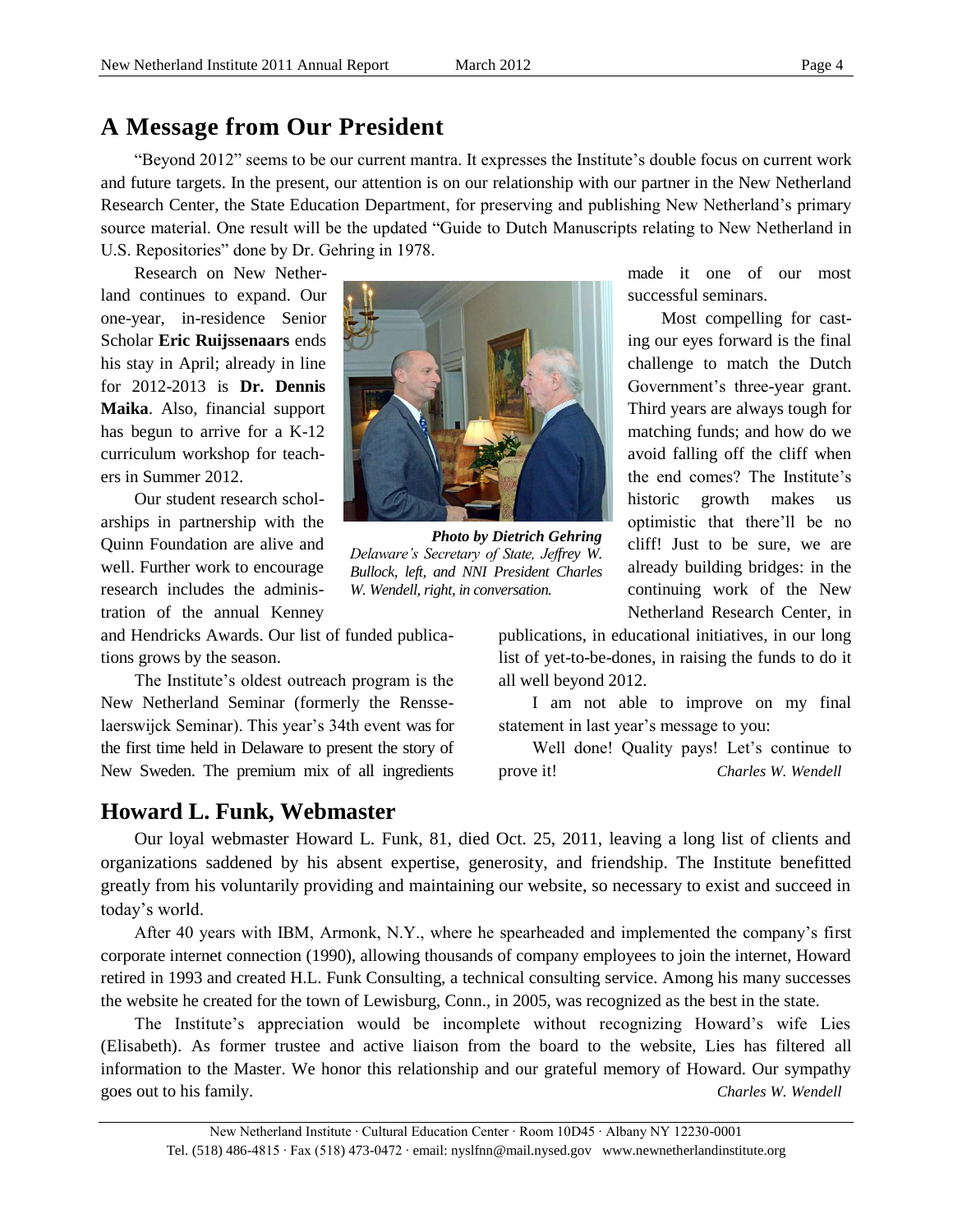### **Education report tells of NNI's work**

### **Institute on Archaeology and History of New Netherland**

Plans continue to hold a 5-day, 30-hour summer institute for 10 elementary and middle school teachers in 2012. The institute, with funding from the Equinox Foundation, will focus on helping teachers integrate more content on New Netherland into their lessons. Teachers will meet leading scholars of New Netherland and learn about the artifacts and documents that are the basis of their scholarship. **Dr. Dennis Maika,** the NNRC 2012 Senior Scholar in Residence, will provide guidance in this arena.

Public Broadcasting System for New York State has invited the NNI education team to participate in plans for the NYS Education Department booth at the PBS Celebration of Teaching and Learning in New York City in March. This event, organized by WNET, brings thousands of teachers from the region to New York City.

#### **Mentoring exchange students**

In collaboration with Siena College, NNRC staff members plan to work with Dutch exchange students from Radboud University, Nijmegen, on independent research projects or internships.

### **Archives program "Consider the Source"**

With support of a grant from NNI in 2011, the NYS Archives is developing a New Netherland curriculum as a part of its educational program, "Consider the Source."

The New Netherland curriculum will enrich primary source educational material for grades 4 and 7 and for high school curriculum.

### **About The New Netherland Institute**

The New Netherland Institute is a membership organization that supports the New Netherland Research Center in its mission.

Raising funds is a continuing activity of the institute, especially to match funds required for the Dutch government's 2009 grant to support the augmented program of the NNRC.

The institute's activities include publishing books and holding events such as the Annual Meeting and the New Netherland Seminar.

In education, the institute works with teachers, researchers, historians, museum curators, genealogists, archeologists, and anthropologists; assists the writers of scholarly and popular books on America's Dutch history; and provides internships and other learning opportunities.

### **The Jacob A. Schiltkamp Collection is given to the NNRC**

Recently the NNRC received the entire library of Jacob A. Schiltkamp, a highly placed legal official in Curaçao, who died last year. Dr. Charles Gehring, director of the NNRC, called it one of the best collections of materials on the Dutch in the Atlantic world. The collection consists of 68 cartons weighing 2,100 pounds. Schiltkamp was co-editor of the *Curaçao Papers*. His publications produced a significant research library, including 17th-century books and atlases.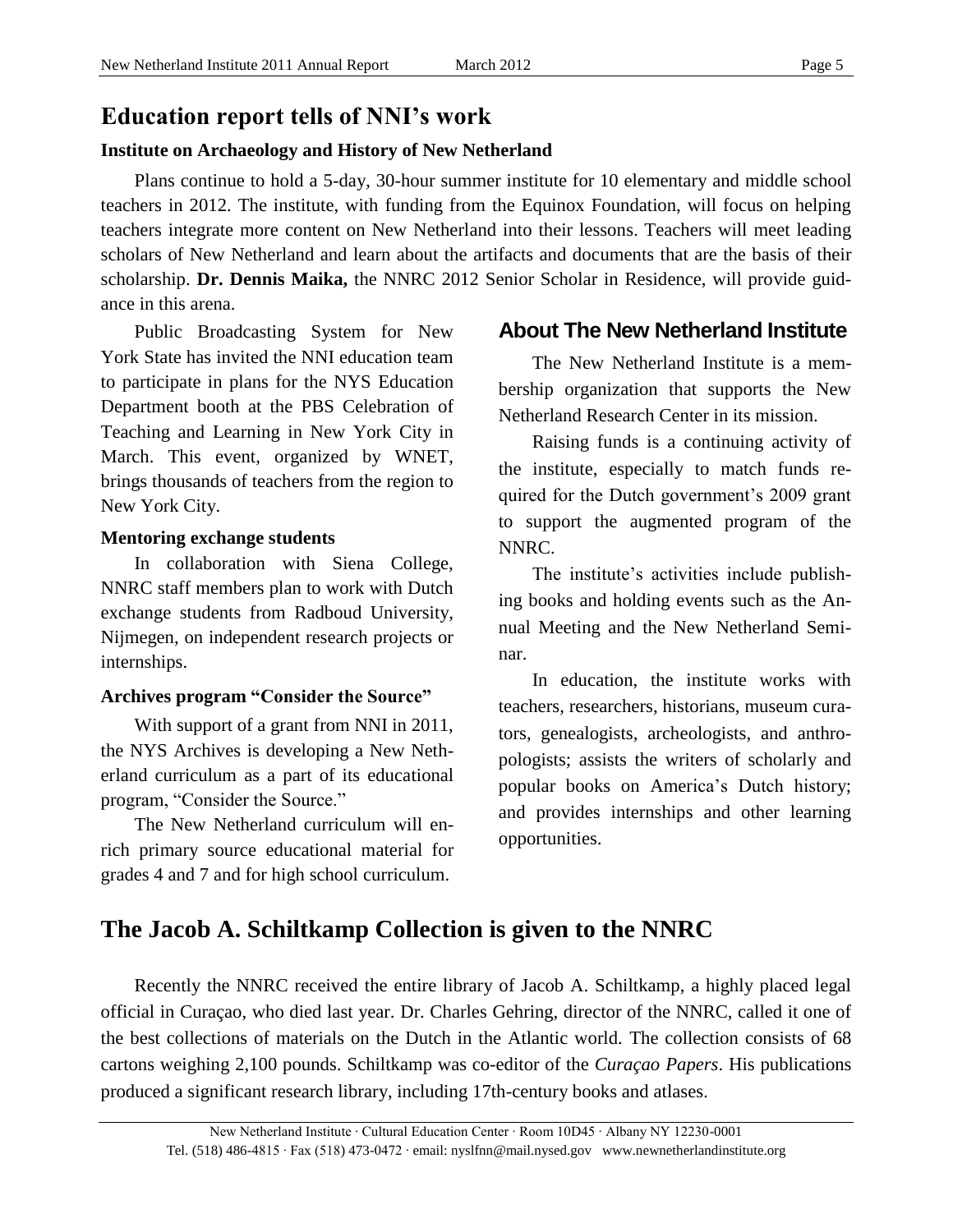# **Scholarship is honored in 2011 Awards**

### **Annual Hendricks Award**

At the New Netherland Seminar in New Castle, the Annual Hendricks Award was presented to **Dr. Janny Venema** for her book *[Kiliaen Van Rensselaer \(1586-1643\): Designing a](http://www.amazon.com/gp/product/9087041969?ie=UTF8&tag=friendsofnewneth&linkCode=as2&camp=1789&creative=9325&creativeASIN=9087041969)  [New World.](http://www.amazon.com/gp/product/9087041969?ie=UTF8&tag=friendsofnewneth&linkCode=as2&camp=1789&creative=9325&creativeASIN=9087041969)*

Van Rensselaer was one of the founding directors of the Dutch West India Company and the founder of the patroonship Rensselaerswijck, in what is now the capital region of New York State. Venema is assistant director of the NNRC.

The Annual Hendricks Award is given for the best book or book-length manuscript relating to any aspect of the Dutch colonial experience in North America until the American Revolution.

### **The Alice P. Kenney Award**

The Alice P. Kenney Award was presented to **Robert G. Sullivan,** reference librarian at the Schenectady County Public Library, at the NNI annual meeting in Schenectady in May.

The award recognizes his contribution to understanding the significance of the Dutch colonial experience in North America. He was honored for his early recognition of the potential of the internet as a research tool in genealogy and his continuing work to increase the amount of information on the Schenectady library's Digital History section.

### **Senior Scholar in Residence**

The 2011 Grants Committee of the NNRC approved **Dr. Dennis Maika** as Senior Scholar in Residence. He is a Fellow of the New Netherland Institute, the Holland Society of New York, and the New York Academy of History, and serves as a consultant on various local history and education projects. He has written numerous articles and papers and is currently working on a book about 17<sup>th</sup>-century New Amsterdam. Maika taught history and psychology at Fox Lane High School, Bedford, N.Y.

### **Student Scholar**

**Huibrecht (Brecht) Cornelisse** holds a master's degree in archeology and a baccalaureate degree in history from Leiden University.

Both scholars will significantly contribute to the field of New Netherland studies during their residencies. They have also indicated areas in which they foresee making a contribution to the NNRC during their tenure: Maika in curriculum development, teacher education, and strengthening the connection with Siena College, Cornelisse in transcribing as yet untouched New Netherland records.

### **The Quinn Library Research Residency**

**Bethany Romanowski,** winner of the 2011 Quinn Library Research Residency, received her master's degree in social science from the University of Chicago in 2002. Since then she has worked at several New York City museums and is currently employed by the Cooper-Hewitt, National Design Museum, Smithsonian Institution as a collections registrar.

She will guest curate an exhibition at the Vander Ende-Onderdonk House, the oldest Dutch Colonial stone house in New York City.

Her research, which will focus on tactics used by the West India Company and Kiliaen van Rensselaer to recruit colonists to settle in New Netherland, will support the exhibition "Van der Donck's New Netherland." The exhibit will introduce visitors to Adriaen van der Donck's work *A Description of New Netherland* and analyze it as a recruitment tool for settlement in New Netherland, in comparison with strategies employed by the West India Company.

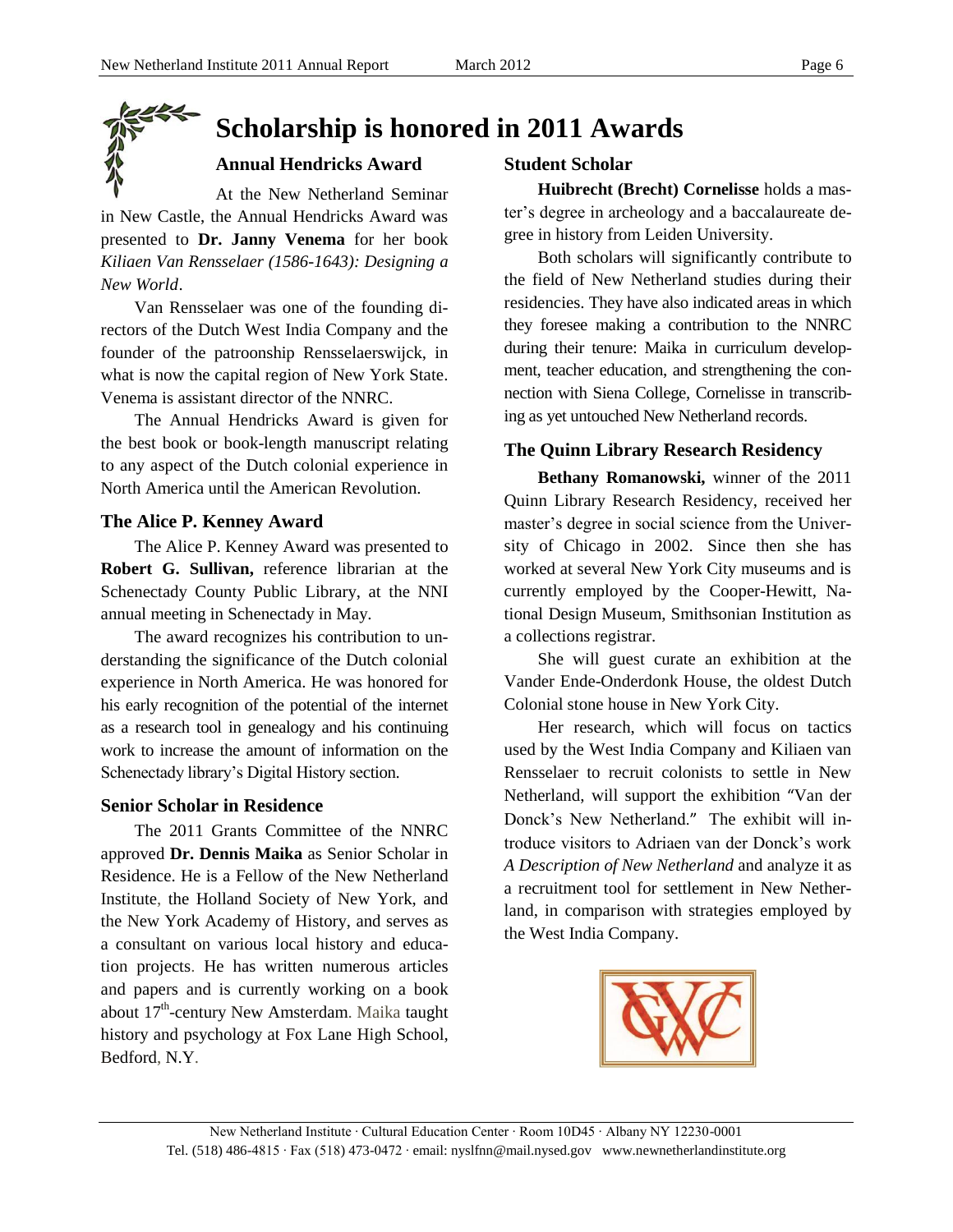## **Board of Trustees adds three new members**

The NNI begins 2012 with three new trustees on the board. New members are Phoebe Powell Bender of Albany, N.Y.; Cor Broekhuijse of Riverside, Conn.; and Leslie Keating Swanson of Wilmington, Del.

**Phoebe Powell Bender** has been an active community volunteer, serving on many non-profit boards of organizations in the areas of the arts, public policy, and reproductive health. She has been president of eight nonprofit organizations.

She was born in Coeymans and is a descendant of its founder, Barent Pieterse Coeymans, who came from Holland in 1639. The town was part of the Rensselaerswijck patroonship.

Mrs. Bender and her husband, Matthew Bender IV, are active with OurHudson, which continues to build on the Hudson400 celebrations to develop historic tourism in the entire Hudson Valley. In 2004, she and her husband were awarded a Lifetime Achievement Award by the New York State Office of Parks and Historic Preservation for their years of activities promoting historic preservation.

She was a vice president of the Museum Association of NY State and The Community Foundation for the Capital Region. Her chairmanships in the cultural area include The Federation of Historical Services, The Shaker Heritage Society, and the Albany Institute of History and Art, where she was the first woman to be president in its over 200-year history.

Mrs. Bender has also been honored with other awards, including the Albany YWCA Tribute to Women Award and the Albany-Colonie Chamber of Commerce James W. Michaels Envoy Salute Award for exemplary community service. In 2000 the chamber named her among the 100 Women of Excellence.

**Cor Broekhuijse** of Riverside, Conn., brings an international perspective to the NNI board of trustees. A Dutch national, he was an executive of Rabobank, a Dutch bank, for more than 30 years, before retiring in 2009 from his responsibilities for operations in North and South America. Earlier he was responsible for the bank's operations in Australia and New Zealand.

He continues to serve as chairman of the board of two of the bank's subsidiaries.

On the international scene, Broekhuijse is a member of the board of trustees of Cimmyt, a Mexican not-for-profit organization sponsored by the World Bank, and many government agencies and private donors. Its goal is to develop new wheat and corn varieties for the world's climate-challenged areas.

Broekhuijse was an executive of Rabobank, with offices in New York City, at the time of his first encounter with the NNI. He was asked to contribute funds for the celebration of the  $400<sup>th</sup>$  anniversary of Henry Hudson's voyage to America. He was pleased to contribute on behalf of the Dutch bank as a demonstration of not only initiatives of a commercial nature but those that support society in general as well.

The quadricentennial project intrigued Broekhuijse with the history of the Dutch in this country. He organized a party for the bank's staff to view the 2009 "Light on New Netherland" exposition, believing that it was important for employees working for a Dutch bank to have an understanding of Dutch history in this country.

*(Continued on next page)*